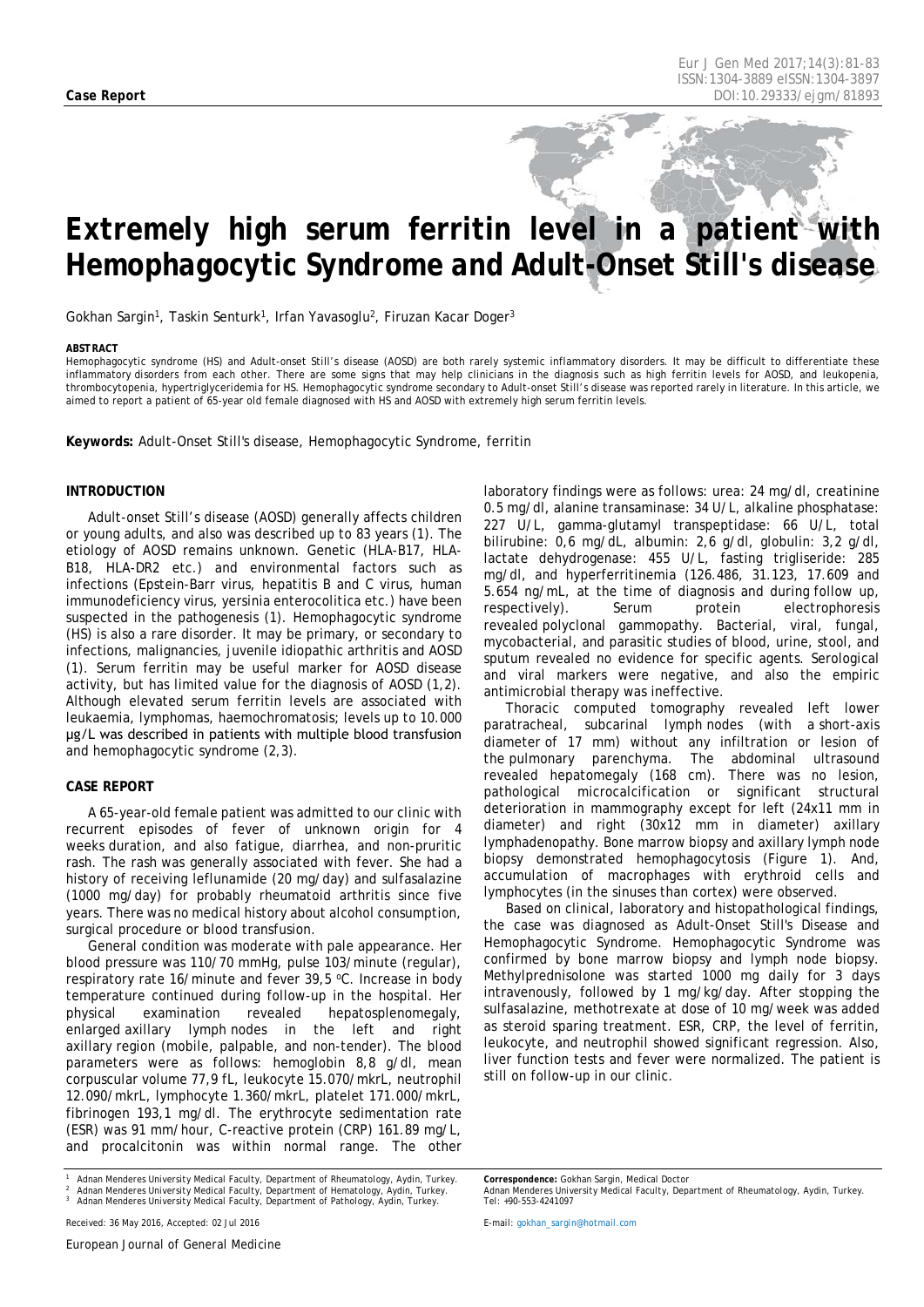

**Figure 1:** *(a) Hemophagocytosis (yellow arrow) on lymph node biopsy and (b) bone marrow biopsy* 

## **DISCUSSION**

Our case was considered as HS due to fever, splenomegaly, hypertrigliseridemia, hyperferritinemia and hemophagocytosis in both bone marrow and lymph node biopsies, and AOSD due to fever, leukocytosis with neutrophil predominance, lymphadenopathy, hepatosplenomegaly, abnormal liver function tests and negative results for antinuclear antibody (ANA) and rheumatoid factor (Rf).

Still disease was used to describe juvenile inflammatory arthritis, and Adult-onset Still's disease was used to describe the adult patients without all the criterias of rheumatoid artritis, but similar criterias of systemic onset juvenile rheumatoid artritis (1). The clinical signs that enable us to suspect about this disease are follows: Episodic-recurrent high fever, transient maculopapular, salmon-colored rash of trunk or extremities and arthralgia or arthritis. Lymphadenopathy,

hepatosplenomegaly, and serositis (pericarditis, pleuritis) may be accompanied with this systemic inflammatory disorder. Other systemic conditions such as infections and malignancies must be excluded before the diagnosis of AOSD (1). There was no evidence for malignancy and infections in our patient. HS is characterized by fever, hepatosplenomegaly, cytopenias (at least 2 cell lines), high ferritin levels (>500 µg/L) of, hypertriglyceridemia and/or hypofibrinogenemia, hemophagocytosis in bone marrow or lymph nodes without evidence of malignancy. Also, there is an absent or decreased natural killer cell activity in HS (4).

Non-specific laboratuary markers such as high ESR, neutrophilia, elevated liver enzymes and negative results for Rf and ANA are important for AOSD (1). Serum ferritin is a nonspecific positive acute-phase reactant high molecular weight. It plays an important role in malign diseases and inflammatory disorders such as sepsis, macrophage activation syndrome (MAS), and systemic inflammatory response syndrome (5). Although proinflammatory cytokines induce expression of ferritin, ferritin also may induce these proinflammatory cytokines. Ferritin leads to phosphatidylinositol 3-kinase, protein kinase C and NF-KB activation through TIMP-2 independent pathways. Proinflammatory mediators such as IL-1β, iNOS etc. are synthesized with NF-KB activation (5). Also, inflammatory cytokines (IL-1, IL-6, TNF-α) lead ferritin synthesis, liver necrosis and stimulate haeme oxygenase-1 that cause to hyperferritinemia. (6, 7). Namas et al. (6) reported a case of AOSD with HS, necrotic leukoencephalopathy and disseminated intravascular coagulation with elevated ferritin levels of 7.000 ng/mL which increased to 22.000 ng/mL. Hamidou et al. (7) reported 2 cases of AOSD with elevated ferritin levels of 80.000 mg/L and 120.000 mg/L. Our patient's ferritin level was extremely high at the time of diagnosis (126.486 ng/mL). The ferritin level of our patient decreased to 5.654 ng/mL with corticosteroid therapy. Elevated serum ferritin levels (>10.000 mg/L) was reported as more suggestive of HS complicating AOSD, and associated with hemophagocytosis syndrome (8). MAS, AOSD, septic shock and catastrophic antiphospholipid syndrome are associated with very high ferritin levels. It was proposed these four disorders under a single nomenclature as 'The Hyperferritinemic Syndrome' due to similar pathogenic mechanisms, clinical, laboratory presentations and treatment modalities (5). HS secondary to AOSD was reported rarely (8-11). IL-18 may play an important role for both AOSD and HS. In literature, it was reported HS in AOSD after sulfasalazine (9). Our patient had also a history of receiving sulfasalazine.

Episodic-recurrent fever, hepatosplenomegaly, hyperferritinemia are similar clinical findings for both HS and AOSD. It may be difficult to establish these two systemic inflammatory disorder from each other or the other inflammatory disease. It may be difficult to differentiate these inflammatory disorders from each other and other diagnoses. There are some signs that may help clinicians in the diagnosis such as high ferritin levels for AOSD, and leukopenia, thrombocytopenia, hypertriglyceridemia for HS (1, 4). Nonsteroidal anti-inflammatory drugs, corticosteroids, methotrexate, TNF-α blocking agents, anakinra, and IL-6 antagonists have been recommended for the treatment of AOSD (1). We have received clinical response with corticosteroid. And, the patient is still on follow-up without any clinical problems.

In conclusion, HS secondary to AOSD is rarely systemic clinical disorders. Very high ferritin levels may be helpful diagnostically. Althought serum ferritin levels are not included in the diagnostic criteria of these orders, we need to be careful for HS when extremly serum ferritin levels in the patients with AOSD.